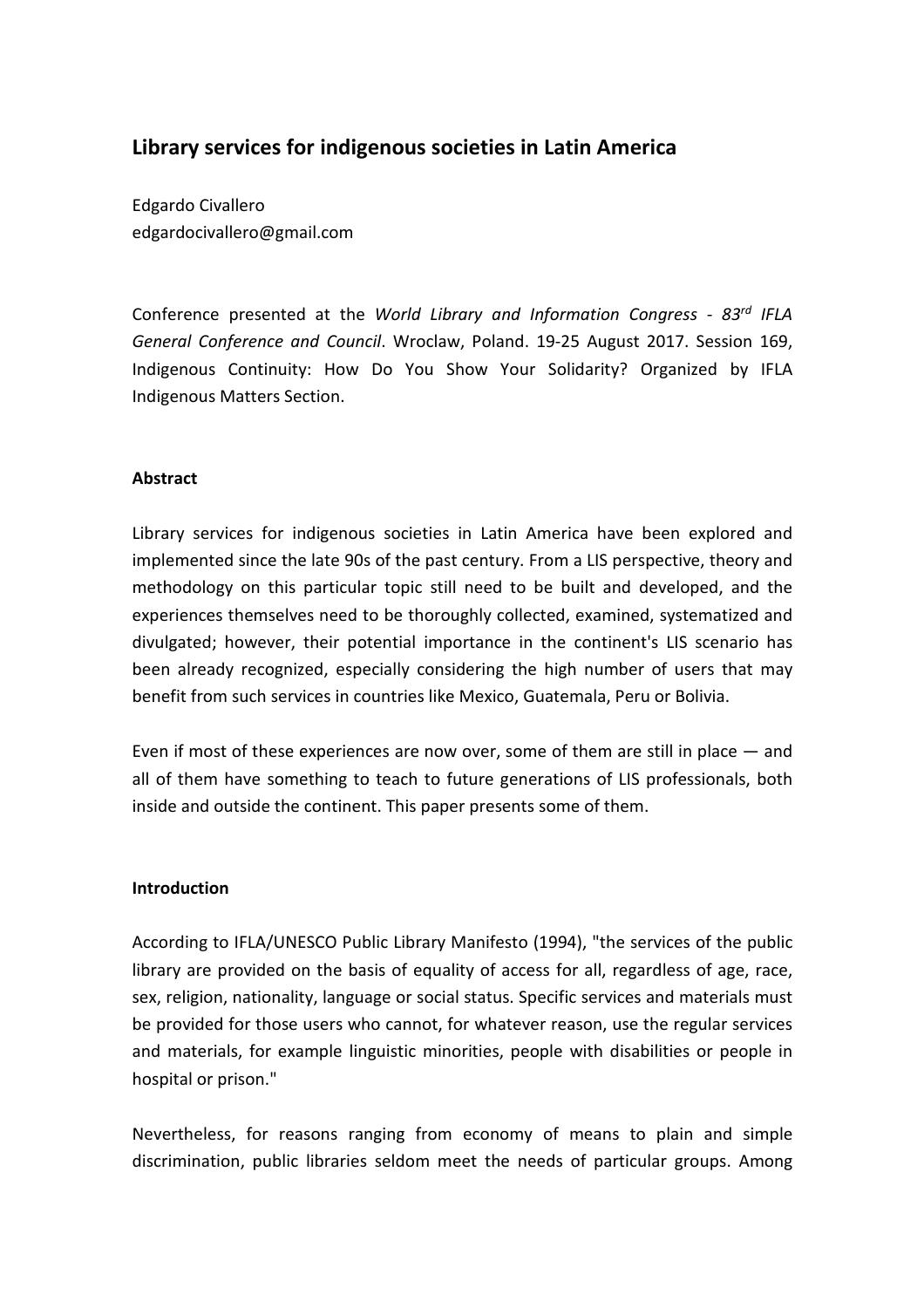these groups there are indigenous societies and other groups labeled as "minorities" (social, linguistic, economic, racial, ethnic, etc., not necessarily demographic).

Historically, most Latin American First Nations have been subjugated, subjected to all kinds of pressures, injustices and mistreatment. The socio-economic conditions in which they subsist are often far from acceptable, and the problems they face on a daily basis can hardly be imagined by the rest of their fellow citizens. They were victims of the colonial powers, and their dispossession continued under the independent, republican governments: they suffered their genocidal destruction and after that, their policies of pacification, acculturation and assimilation. Aboriginal peoples that survived to this day have done so with their intangible heritage significantly diminished. Although damaged here and there, some of these peoples still have solid social fabrics which have allowed them to overcome many difficulties and to experience important changes without renouncing their identities and cultures. They have preserved their languages, values, memories, and ideas, and have incorporated new elements and modified some of the old ones to better respond to their current needs.

However, the situation of most of the indigenous societies in Latin America is quite the opposite: the collapse of their social structures, the stripping of their native identities and the deliberate attacks against their cultures are alarming processes leading, almost inevitably, to their disappearance as societies, as well as to the loss of their languages and their knowledge. The latter implies a rapid decline in cultural diversity, and the subsequent impoverishment of our increasingly homogeneous and monochrome world heritage.

In this complex and difficult context, library services for indigenous societies have been timidly explored and implemented in Latin America since the late 90s of the past century. A few of them have been documented; unfortunately, most of them have gone mostly unnoticed or are yet to be reported.

Generally speaking, the initial goal of these experiences was to provide basic, day-today information services to populations traditionally neglected by public libraries. However, early attempts to do so soon made librarians aware of the importance of broadening objectives, especially after witnessing the reality of indigenous peoples in Latin America. They realized that library services —and the information they manage could play a significant role in reducing the huge gap between civil society at large and aboriginal groups, as well as in addressing the many inequalities, challenges and barriers the latter have to face and endure. It soon became clear that library services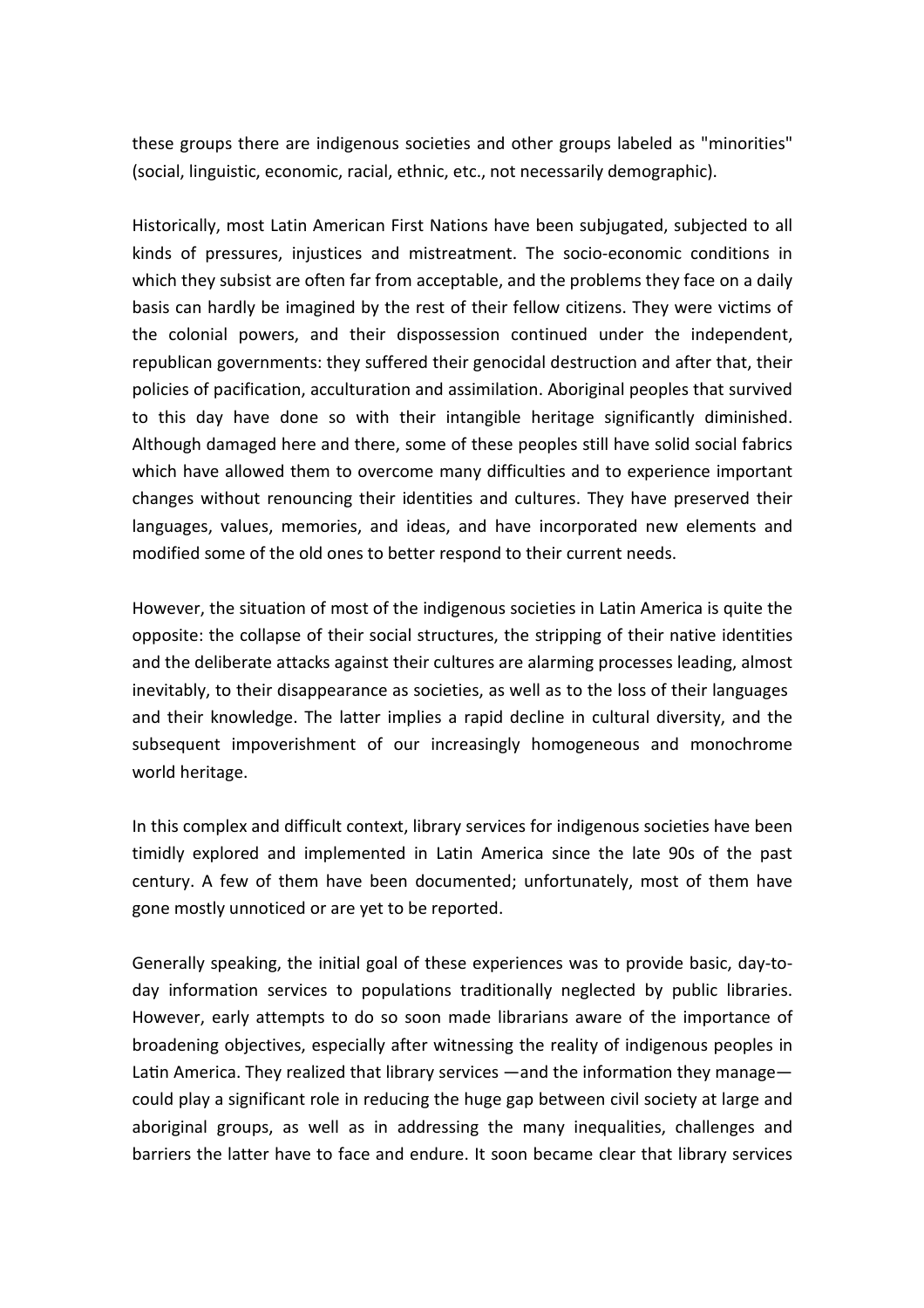for indigenous societies should fight against exclusion, encourage literacy and disseminate relevant information and strategic knowledge, promote lifelong learning and inclusive education, reduce inequalities, promote inclusive societies... In addition, libraries' structures, strategies and techniques could be used, among many other things, to restore oral tradition and history, to support endangered languages and intangible heritages, and to foster bilingual education.

Since the late 80s and the early 90s of the past century, urgent information needs have been detected and identified among indigenous communities in all Latin American countries with native populations; some of them were collected in IFLA's Project Report #22 (2003). The solutions proposed and adopted were limited and transitional, and were implemented at a local level and on a small scale. In many ways those solutions were exploratory, since there was no previous research and knowledge librarians could refer to. Unfortunately, most of them lacked proper funding and official support; they were hindered by unclear definition of problems and inappropriate approaches; and most of them were not properly documented. Nevertheless, they happened to be quite useful to evaluate potential responses to indigenous information needs and, most importantly, to realize how much is still to be learnt and done within Library and Information Sciences regarding "non-standard" users and services.

#### **Examples' selection**

Experiences with library services for indigenous populations in America Latina may be roughly divided into two groups. On the one hand, libraries working in indigenous areas which do not provide specific services to their users. On the other, libraries which do provide specific services to native populations according to their particular needs and traits, inside or outside indigenous areas.

Within the first group, there are libraries that have materials or develop activities somehow related to the culture and the language of the community they serve. One of them is the library of Paxixil, a community of the Maya Kaqchikel people located in the municipality of Tecpán (department of Chimaltenango), in the highlands of southern Guatemala. It is part of a network of 3 rural libraries supported by an NGO, which are run by young people from the communities themselves. It provides both books/documents and space for educational and cultural projects, e.g. those related to public health. The Paxixil library building designs, intended to imitate the colorful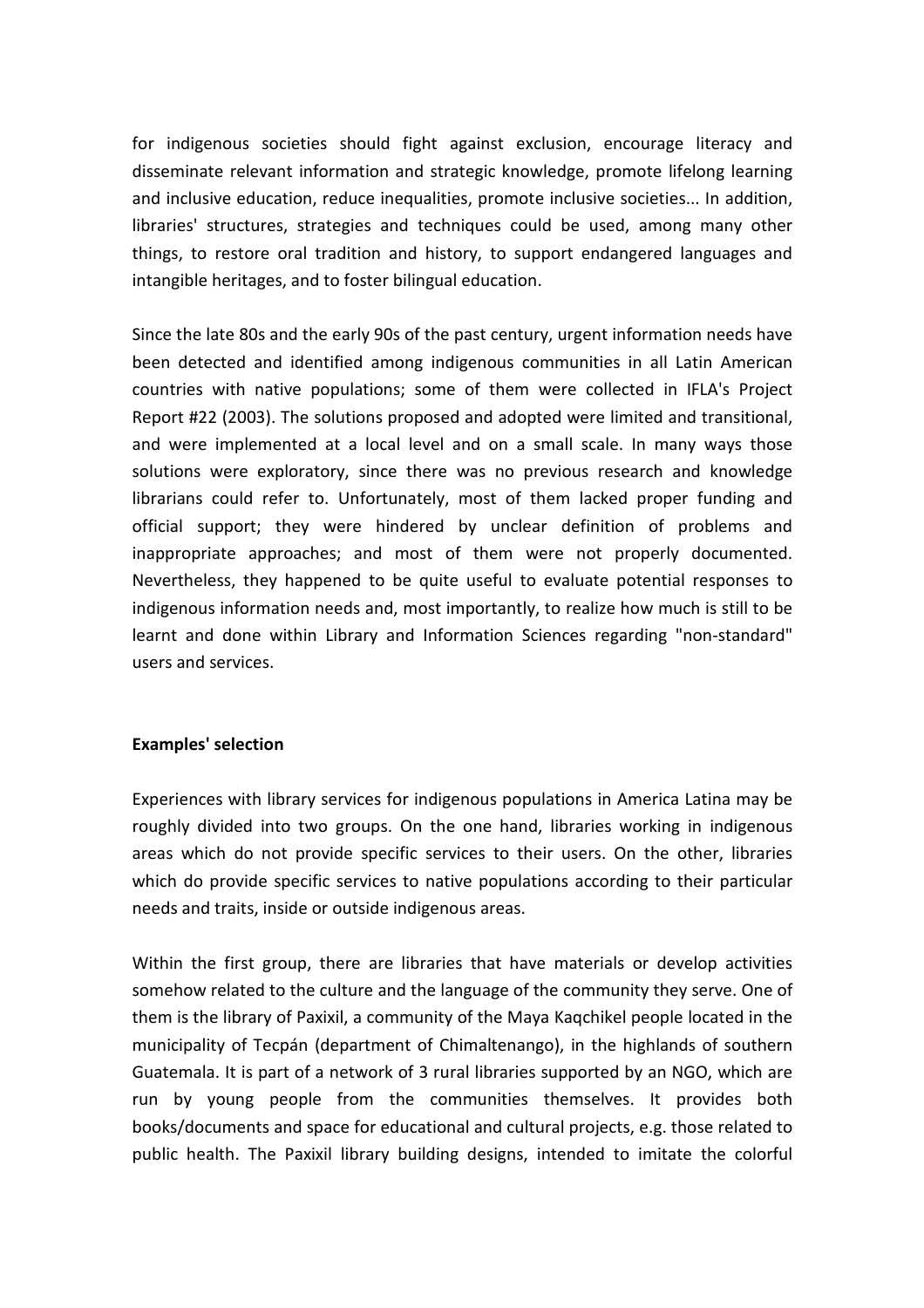textile patterns of the Mayan, were drafted by a famous Guatemalan architect who donated them to the NGO; the library itself provides service to 200 people.

Another example is La Casa del Pueblo (The People's House), in the community of Guanacas (municipality of Inzá, department of Cauca), in southern Colombia. It serves several rural communities, some of them belonging to the Paez or Nasa people; however, as the previous one, the services are not indigenous-oriented. The building designs were also donated by a couple of young architects, and the library was built by local people in one year.

Worth mentioning is the Network of Rural Libraries in the department of Cajamarca, in the Andes of northern Peru. This network ―one of the best examples of socially committed work in the continent- has made a huge change for peasants by supporting small libraries in rural, mostly indigenous communities, since 1971. Even if their services are not primarily focused on indigenous societies, their users belong mostly to the Quechua people, making it necessary for these small libraries to know their users' language and culture.

Other experiences include the public library of Lluthuka, at the village of Colimba (department of Nariño), beloging to the Pasto people, and the "house of knowledge" Ala Kusreik Ya at the village of Guambía (department of Cauca), belonging to the Misak or Guambiano people, both in southern Colombia, and the Pawanka library at Wampusirpe (department of Gracias a Dios), in eastern Honduras, providing services to Miskito, Tawahka and Pech peoples.

In the second group, maybe one of the finest examples is the library at CIFMA, in the outskirts of the city of Presidencia Roque Sáenz Peña (province of Chaco), in northeastern Argentina. CIFMA is a center committed to training young teachers of the Qom, Wichi and Moqoit peoples, so they can perform a key role in intercultural bilingual education programs in primary schools in Chaco. The library collects everything published in the native languages, and is open to both the people studying there, and the community. In the same province, the so-called "Bibliotecas del Monte" (Forest libraries) provide services to Wichi people that continue to live in small, isolated communities in the middle of the woods.

Another excellent example is the Magüta Library of the Tikuna people, in the village of Benjamin Constant (state of Amazonas), in western Brazil, where the Javari and Solimōes rivers meet. Since 1998 this center has been managed by the General Council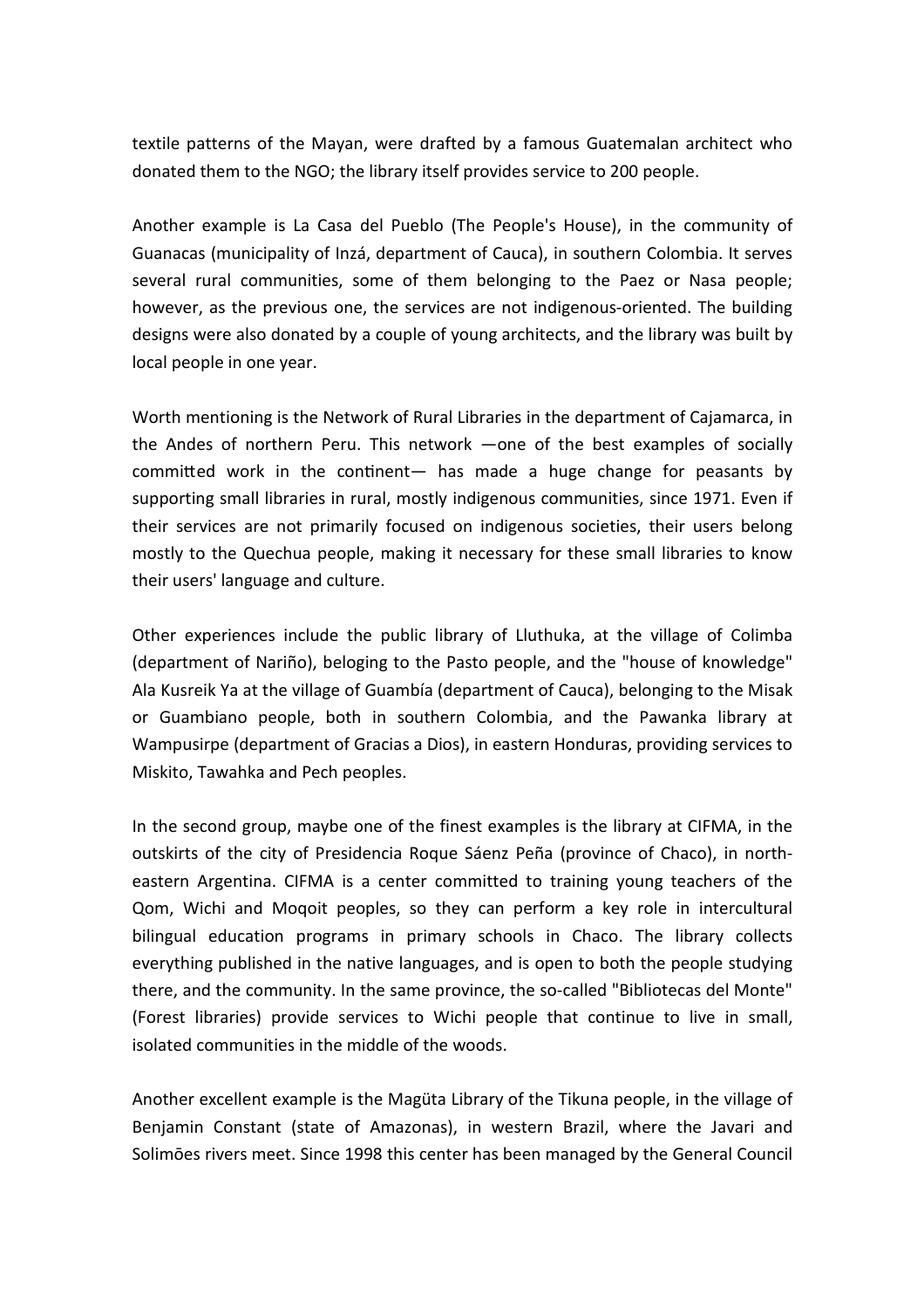of the Tikuna People, and serves both as a museum and a space for recovering memory, and as a training center for teachers (as CIFMA does in Argentina). Other experiences worth mentioning in this second group are the small libraries created in the "Escolas da floresta" (Forest schools) in the states of Acre and Amazonas, western Brazil; the Guarani School Library at Tekoá Itaty (municipality of Palhoça, state of Santa Catarina), in southern Brazil, providing service to Guaraní people; and the small, selfmanaged library Mogeleam Kimün in Temuco (Araucania region), in southern Chile, created by Mapuche people.

Old or discontinued projects include, among many others, the Popular Ethnic Library Qomlaqtaq in Rosario (province of Santa Fe, eastern Argentina), which served Qom people that migrated from Chaco to the poverty belt of a big city; the Ñimi Quimün Mapuche and Indigenous Library in General Roca (province of Rio Negro, southern Argentina), a joint initiative between an urban indigenous community of the Mapuche people and a local university; the libraries of indigenous organizations in Bolivia (e.g. APCOB, CIPCA, CIDOB, CEDIB, THOA, IDR, and CEPA), which have provided strong support to indigenous social and political movements; the libraries in the Guajira region, in northern Colombia, devoted to the Wayuu people; the Mapuche mobile library supported by the DIBAM (Direction of Libraries, Archives and Museums) and the Universidad de la Frontera, which travelled through several indigenous, rural communities in southern Chile; the Center of Indigenous Documentation (Institute of Indigenous Studies, University of La Frontera) in Temuco, also in southern Chile, and also related to the Mapuche people; a large number of poorly documented experiences in Mexico and Guatemala, with Mayan and Nahuan peoples (e.g. PROBIGUA project and the experiences with "bunkos"); the "river libraries" created to serve forest indigenous peoples in eastern Peru, and the remarkable boat libraries in Venezuela, which worked in the Orinoco basin during the 90s; the many libraries collecting indigenous materials in Ecuadorian eastern lowlands, and a long etcetera.

#### **Points to be learnt**

From the joint work of Latin American librarians and native communities during the last two decades trying to carry out and sustain a number of library initiatives, several important, valuable lessons can be extracted. They might be structured around five core ideas or principles— ideas that should guide future actions or, at least, become the ground for next generations of LIS professionals to continue researching, learning,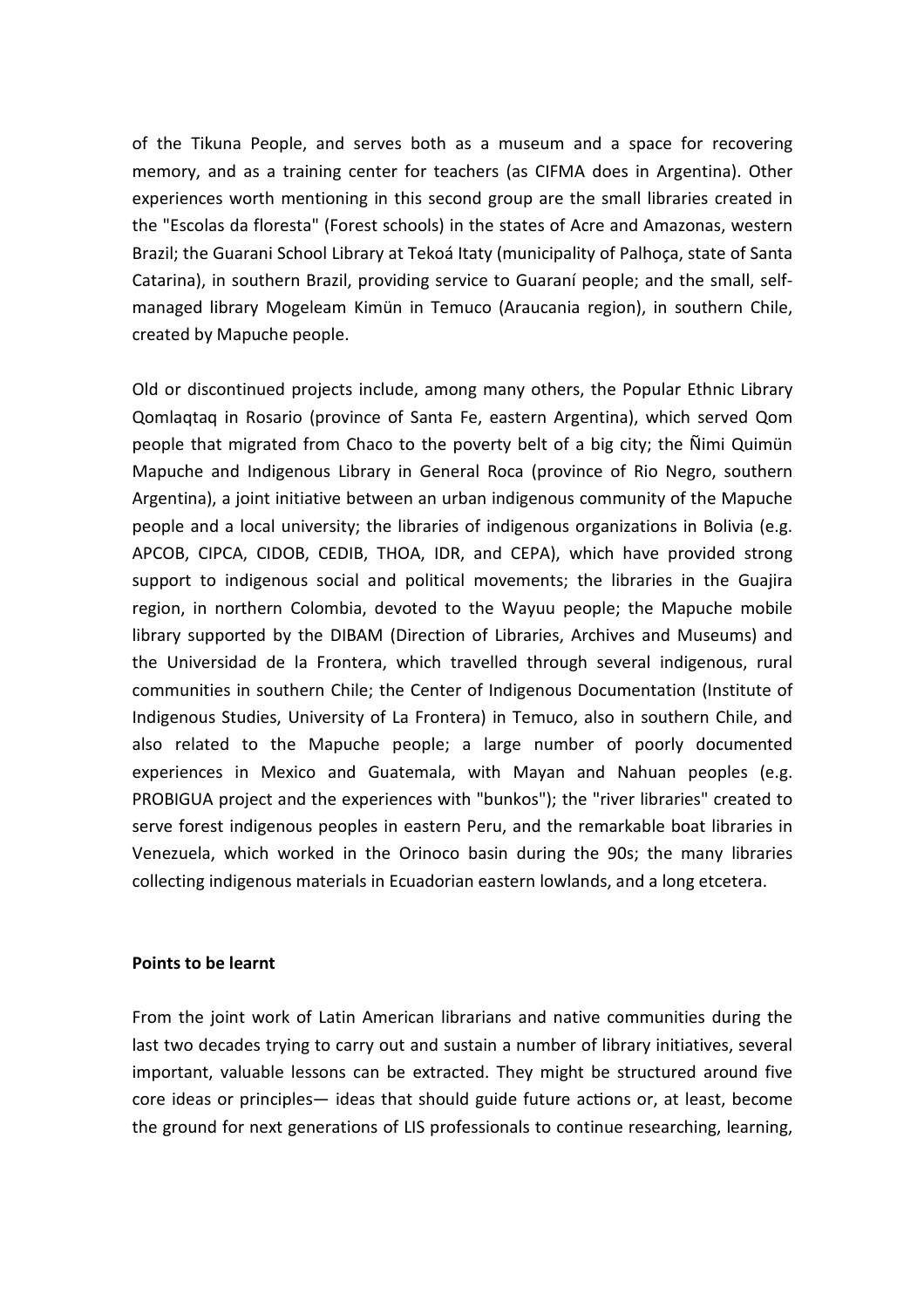and moving forward in the development of strategies both inside and outside Latin America.

1. Libraries are *for all*. In plural societies —and few in today's world are not— this implies, among many other things, responding to the requirements and the characteristics of people with very different cultural traits. Therefore, it is necessary to design, develop and implement relevant library services for all potential users, including those who have been systematically under-served, ignored or directly excluded so far  $-$  and which may need extra attention.

2. Labels may be dangerous. Library activities, initiatives and projects for multicultural, indigenous, rural and/or "minority" communities all around the world have been named by using a number of labels. Such labeling might have led to exclusion rather than inclusion, and to further marginalize already disadvantaged, vulnerable individuals and groups. Several forms of domination revolve around the construction of "the others", and labels are an essential part of that process. Having this is mind, except for those cases where labels are used by the communities themselves to address their identity issues and to support their claims and struggles, differences should not be highlighted in library spaces and services, neither by labeling nor by any other means. That is not the same as ignoring or negating them  $-$  they exist and should be taken into account. But they should not be used as "marks".

3. Beware of stereotypes and prejudices. They are present within all plural societies, especially regarding minority groups. They are an undesirable byproduct of maintaining and reinforcing identity within complex human groups, as well as a consequence of the attempt to establish boundaries between different identities. When designing libraries and planning their services, it is necessary to undertake a critical self-assessment to recognize and unlearn any existing mis- and preconceptions. While it is essential to consider relevant cultural factors in the design of libraries and library services, old and new prejudices and stereotypes (e.g. cultural stereotypes related to indigenous peoples) must be subjected to critical scrutiny, and overcome.

4. Beware of cultural colonialism. Together with schools, libraries are powerful tools for spreading a certain set of knowledge, cultural traits and values. Libraries are heavily influenced by dominant cultures, which have their own narratives and models, and tend to subordinate all stories and voices that collide with their particular worldviews. When designing library services, acculturation processes and socio-cultural pressures need to be carefully examined, addressed and challenged. One of the many solutions is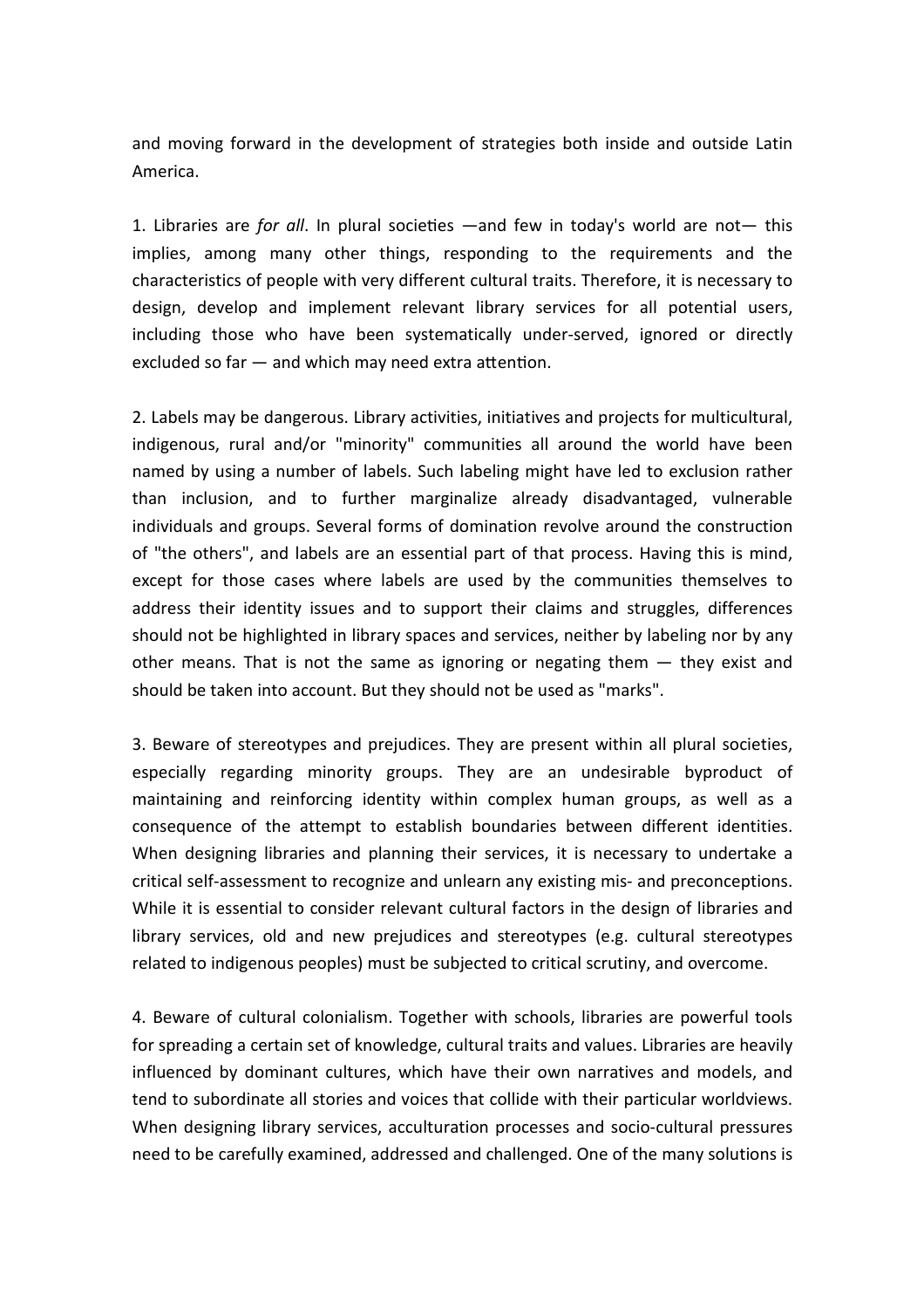to mix and match "conventional" library structures with local frameworks for storing, organizing and sharing knowledge, as well as with other information formats and cultural expressions.

5. Inclusiveness, trust, respect and sustainability should be among libraries' core elements. Services' design should be respectful of the final users' needs and possibilities, and lead to sustainable results. The community's library-related requirements should be met by mobilizing support at grassroots level: communities need to be involved in identifying problems, suggesting solutions and improvements, and developing strategies. Besides being "appropriated" by the community, the library and its services need to be sustainable over time: a library should not continuously keep reinventing itself, but focus its efforts on maintaining and improving its services.

## **Some final remarks**

Despite their uneven development and implementation, and despite varying widely in scope, approach, concepts and results, Latin American library projects serving indigenous societies have become a reference for Library and Information Sciences, at least at a regional level. They identified new horizons to be explored, and exposed significant problems and shortages in library services regarding aboriginal groups, especially in public libraries.

They also brought out the need for developing LIS categories and frames as well as methodological tools in order to better address those groups' issues and needs. Systematizing the regional experiences and drawing lessons from them is another pending task, which might be built on the work already done in other latitudes, e.g. Oceania and North America.

There is a huge amount of research and fieldwork still to be done. And continued dialogue is essential to move forward: dialogue between librarians, and between library and community ― but, more importantly, between librarians and users. The latter is essential to find out what users really need.

Maybe those final users need a library to support their claims for social justice and human rights, as happens in Guatemala with Maya communities, in Colombia with displaced peoples, in northern Peru and southern Chile with rural communities fighting against mining and timbering multi-nationals...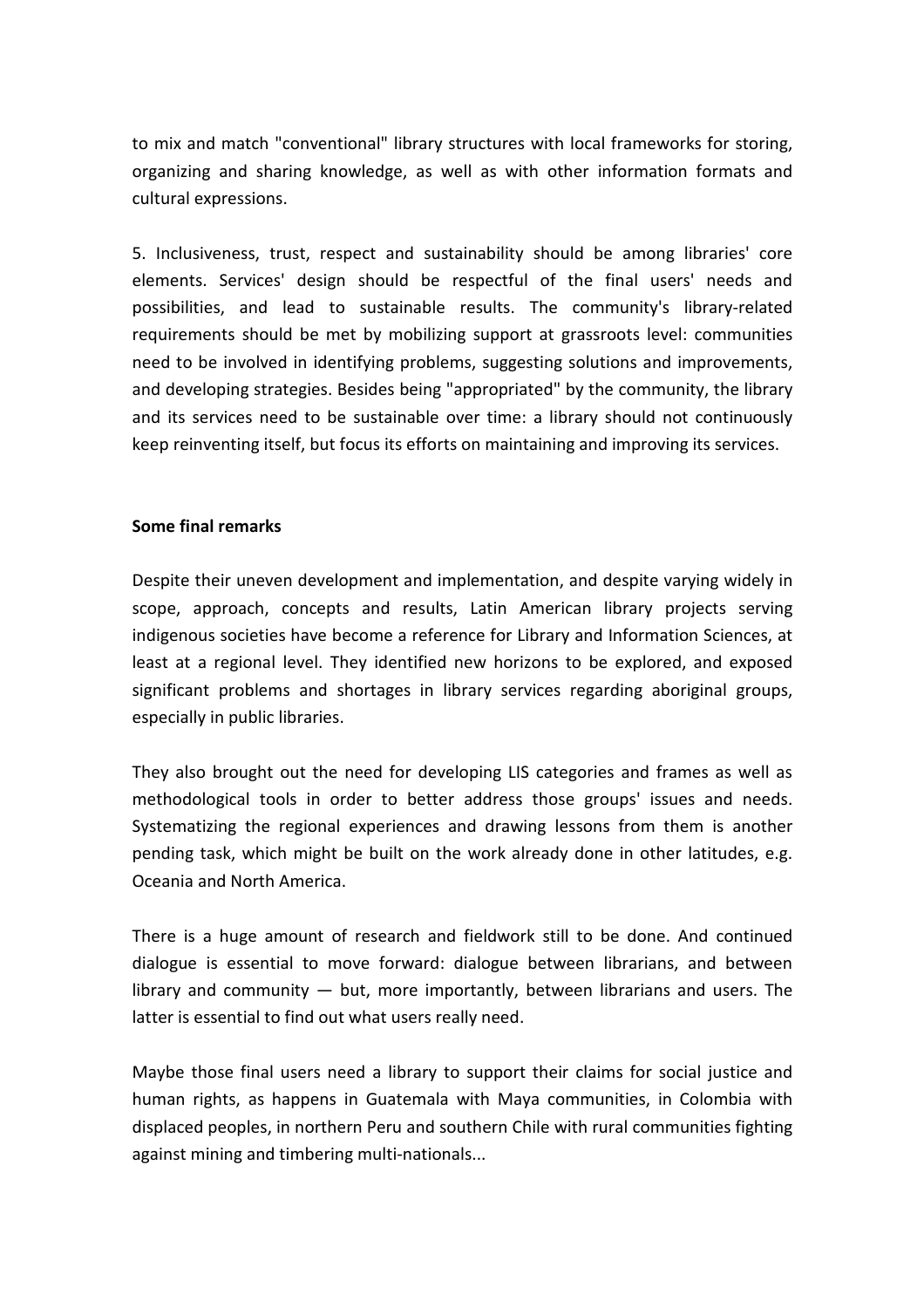Maybe they need help to recover their endangered languages and cultures, as happens in the Delta Amacuro in Venezuela or in Brazilian Amazonia, or even in northeastern Argentina and eastern Paraguay.

Maybe they don't need  $-$  or don't want $-$  anything a library can provide them.

In the end, it is not about creating "indigenous libraries", spaces made "for indigenous peoples only" that will eventually become new ghettos. Nor about perpetuating and maintaining an idea of "indigenous knowledge" (or simply an idea of what is "indigenous") which is the result of cultural stereotype. It is about designing library tools, methods and services useful to libraries (public, school, popular, community, peasant, or rural libraries, created or to be created, in aboriginal areas or far from them) that have indigenous groups or individuals among their users; libraries that wish to respond to the particular information needs of these users but at the same time, seek to open the native culture to others in an inclusive way. It is about supporting histories and identities, while at the same time eliminating barriers between "the ones" and "the others", rethinking certain "-isms", and assuming a current reality of mixed societies and knowledge, fostering exchanges and learning.

Whatever the initial requirements, whatever the final results, close collaboration has to be set up from the start, and librarians should be as open-minded and as committed as possible. Because reality happens to be far more complex than textbooks and official guidelines make it out to be.

And also much more exciting, full of challenges and lessons, as the work undertaken so far in Latin America suggests.

## **Author's bibliography**

Ancient cultures in modern universes*. Ariadne*, 54, pp. 1-16. https://www.aacademica.org/edgardo.civallero/2.pdf

*Bibliotecas indígenas en América Latina: Revisión bibliográfica y estado actual de la cuestión*. Córdoba (Argentina): Wayrachaki editora, 2008. https://www.aacademica.org/edgardo.civallero/10.pdf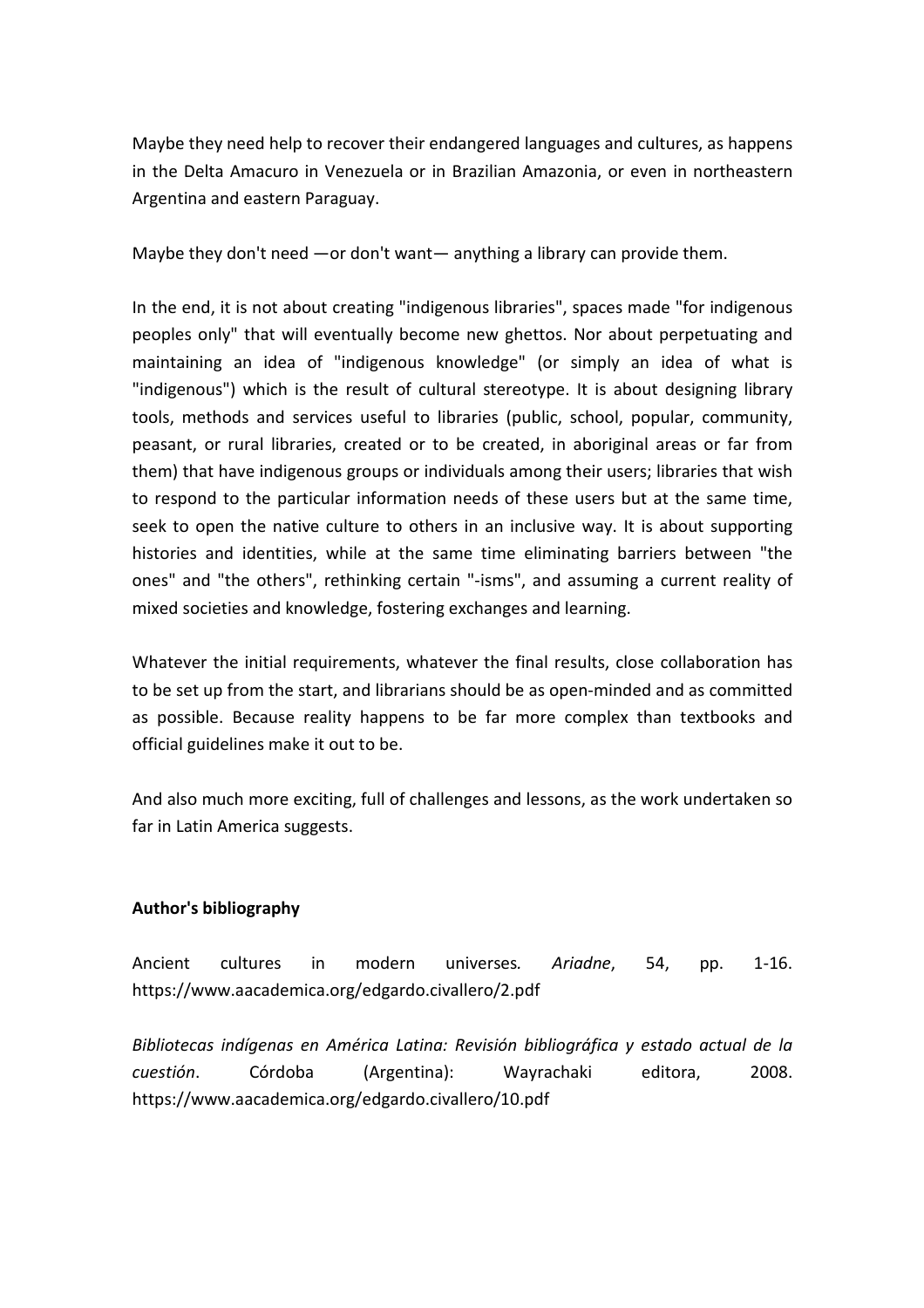Indigenous libraries, utopia and reality: Proposing an Argentine model. *World Library and Information Congress - 70th IFLA General Conference and Council*. Buenos Aires: IFLA: 2004. https://www.aacademica.org/edgardo.civallero/61.pdf

Indigenous oral tradition in southern Latin America: A library's effort to save sounds and stories from silence. *World Library and Information Congress - 73rd IFLA General Conference and Council*. Durban (South Africa): IFAL, 2007. https://www.aacademica.org/edgardo.civallero/103.pdf

Libraries and aboriginal medicine: Experiences in Argentina. *World Library and Information Congress - 72nd IFLA General Conference and Council. Information Resources in Traditional Medicine Satellite Meeting*. Seoul: IFLA, 2006. https://www.aacademica.org/edgardo.civallero/25.pdf

Libraries and indigenous peoples in Latin America. *TRIM – Trends in Information Management*, 3 (2), 2007, pp. 76-98. https://www.aacademica.org/edgardo.civallero/71.pdf

Libraries, indigenous peoples, identity and inclusion. *World Library and Information Congress - 73rd IFLA General Conference and Council*. Durban (South Africa): IFLA, 2007. https://www.aacademica.org/edgardo.civallero/35.pdf

Qadede Idá?at: Ancient tradition running through the family. *World Library and Information Congress - 72nd IFLA General Conference and Council*. Seoul: IFLA, 2006. https://www.aacademica.org/edgardo.civallero/90.pdf

Tribal health in school libraries: Oral tradition and cultural expression. *World Library and Information Congress - 73rd IFLA General Conference and Council*. Durban (South Africa): IFLA, 2007. https://www.aacademica.org/edgardo.civallero/98.pdf

When the [knowledge] ditch is dug by our own hands: Libraries, indigenous peoples, and strategic information. In Charbonneau, D. (ed.). *Global Information Inequalities: Bridging the Information Gap*. Oxford (UK): Chandos, 2008. https://www.aacademica.org/edgardo.civallero/114.pdf